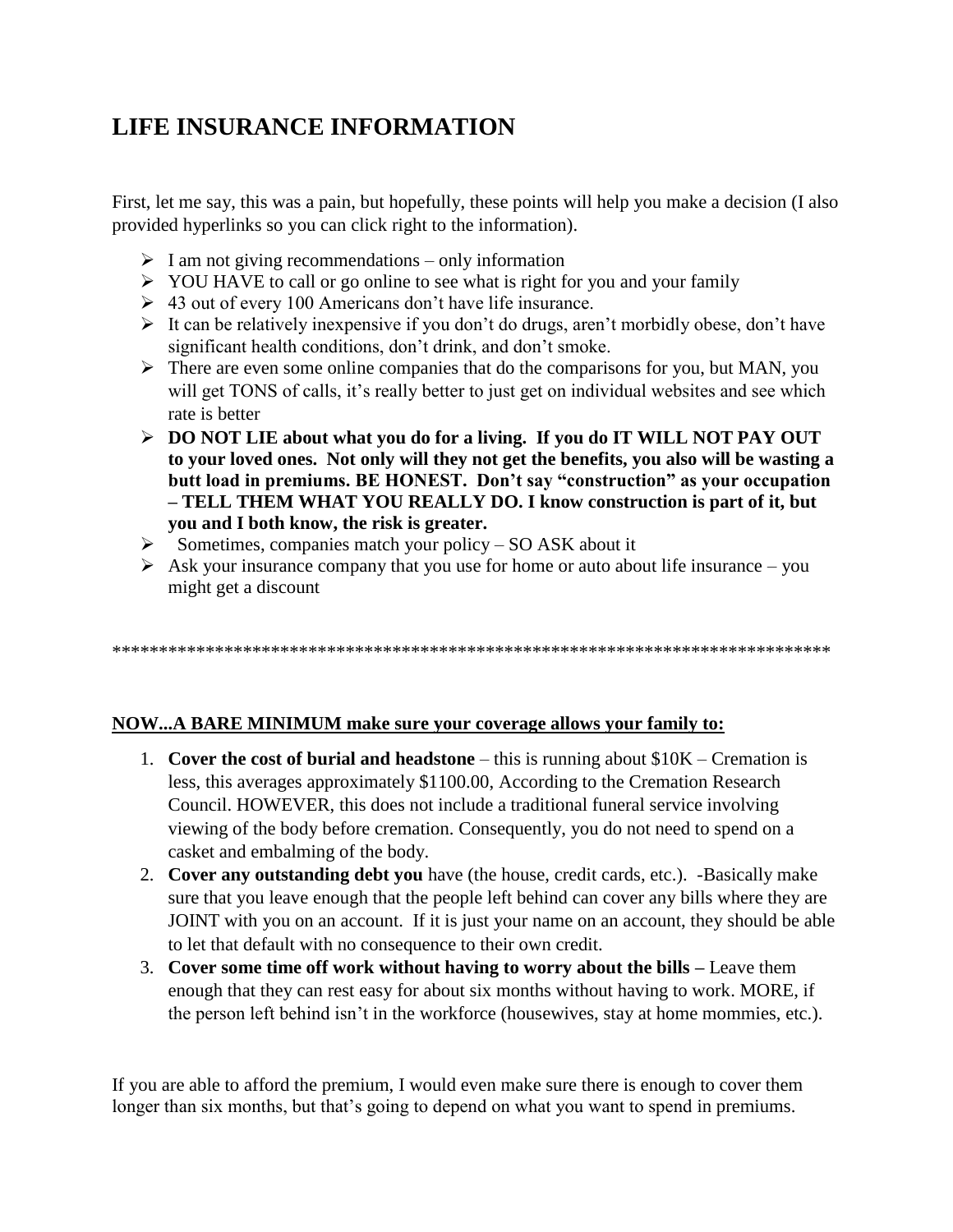Personally, our coverage isn't bad. Is it going to let one of us retire? NO, but it will give us breathing room.

To give you some insight, Ronny is 52, I am 42, and we both smoke, and are in great overall health. Our occupations are NOT high risk, and we generally do not have hobbies that will get us killed. Mine is \$68.80 a month for \$100K of coverage, and Ronny's is \$89.00 with a \$150K of coverage respectively.

Because our rates are not hideous, I plan to up these to \$250K coverage for each of us. Those premiums might hurt a little now, but when one of us kicks, it will be well worth what we spend now.

The next pages cover TYPES of insurance and information I found on the ten best companies, and then some additional notes.

#### **Other Kinds of insurance to consider:**

#### Accidental Death & Dismemberment Insurance:

AD&D insurance is "a policy that pays benefits to the beneficiary if the cause of **death** is an accident. This is a limited form of life insurance, which is generally less expensive." I suppose one could consider this an alternative to life insurance because it is cheaper, but it will only pay out of, as the name implies, you die accidently. Life insurance covers you regardless of how you pass, barring suicide. If you get life insurance that is wonderful, God love you, I am so proud. Maybe you don't want to spend the extra on AD&D, and you don't have to, but I tell you from experience, that the extra policy made a world of difference to us after Jonce's death. *I didn't even know he had the policy.* Not all companies offer this policy, but you can purchase one outside of your employer through companies like AFLAC, and it's cheap.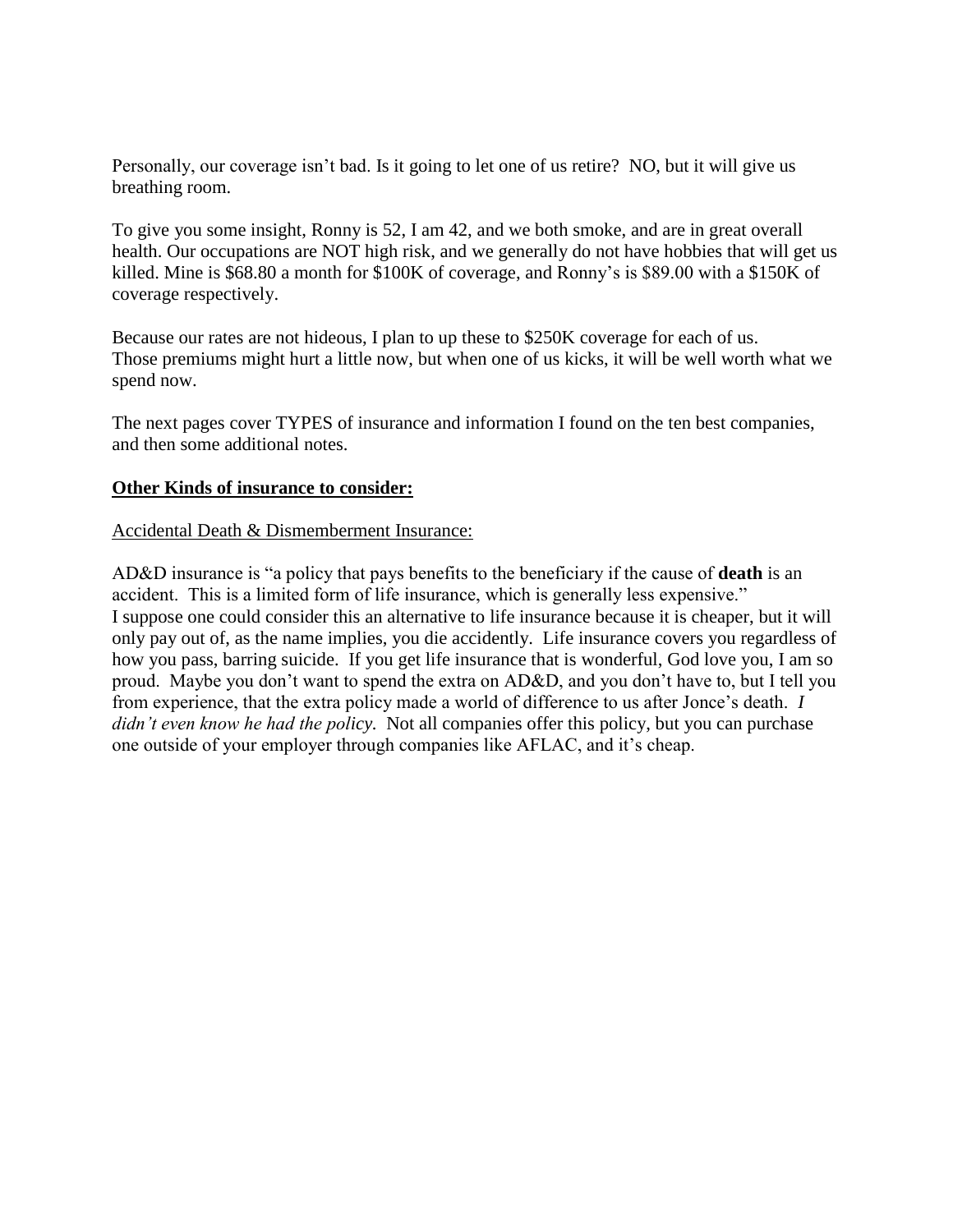## **Types of Life Insurance (I AM NO EXPERT, I suggest making some calls and getting more information on which is best for you and your family)**

## *\*YOU HAVE TO MAKE THE CALLS, TO DECIDE WHAT IS BEST FOR YOUR SITUATION.*

*\*NOTE - In many cases, when applying for life insurance, you have to meet with a paramedical professional who will ask health questions, and will also take from a blood and a urine sample (they usually come to your hose to do this and you can schedule a time when you will be home from the road).*

- [Term](https://www.goodfinancialcents.com/types-of-life-insurance-policies-explained/#term)
	- o Most basic.
	- o Pure death benefit only.
	- o No cash value.
	- o Usually the MOST affordable.
	- $\circ$  You can purchase term life insurance for 15, 20, 25, or 30 years, sometimes longer depending on the company.
	- o Premium usually stays the same.
- [Increasing and Decreasing Term](https://www.goodfinancialcents.com/types-of-life-insurance-policies-explained/#increasingDecreasing)
	- o I am not to up-to-date on these, I would ask a professional, but the gist I got was that the death benefit will go down over time. These are known as decreasing term life insurance policies.
	- o The premium, however, will usually remain the same
	- o With a decreasing term policy, the policy ends when the death benefit reaches zero
- [Permanent](https://www.goodfinancialcents.com/types-of-life-insurance-policies-explained/#permanent)
	- o Doesn't have a time limit like term insurance.
	- o Intended to last the remainder of your lifetime (as long as you pay the premium).
	- o There are lots of types, so you will need to talk to someone.
- **[Whole](https://www.goodfinancialcents.com/types-of-life-insurance-policies-explained/#whole)** 
	- o Simplest kind
	- o Premiums are locked through life of the policy
	- o Good if you need to stick to a budget
	- o If you are young and buy it, your premiums will remain the same as you get older
	- o Builds cash value that you can use later to maintain premiums or borrow against.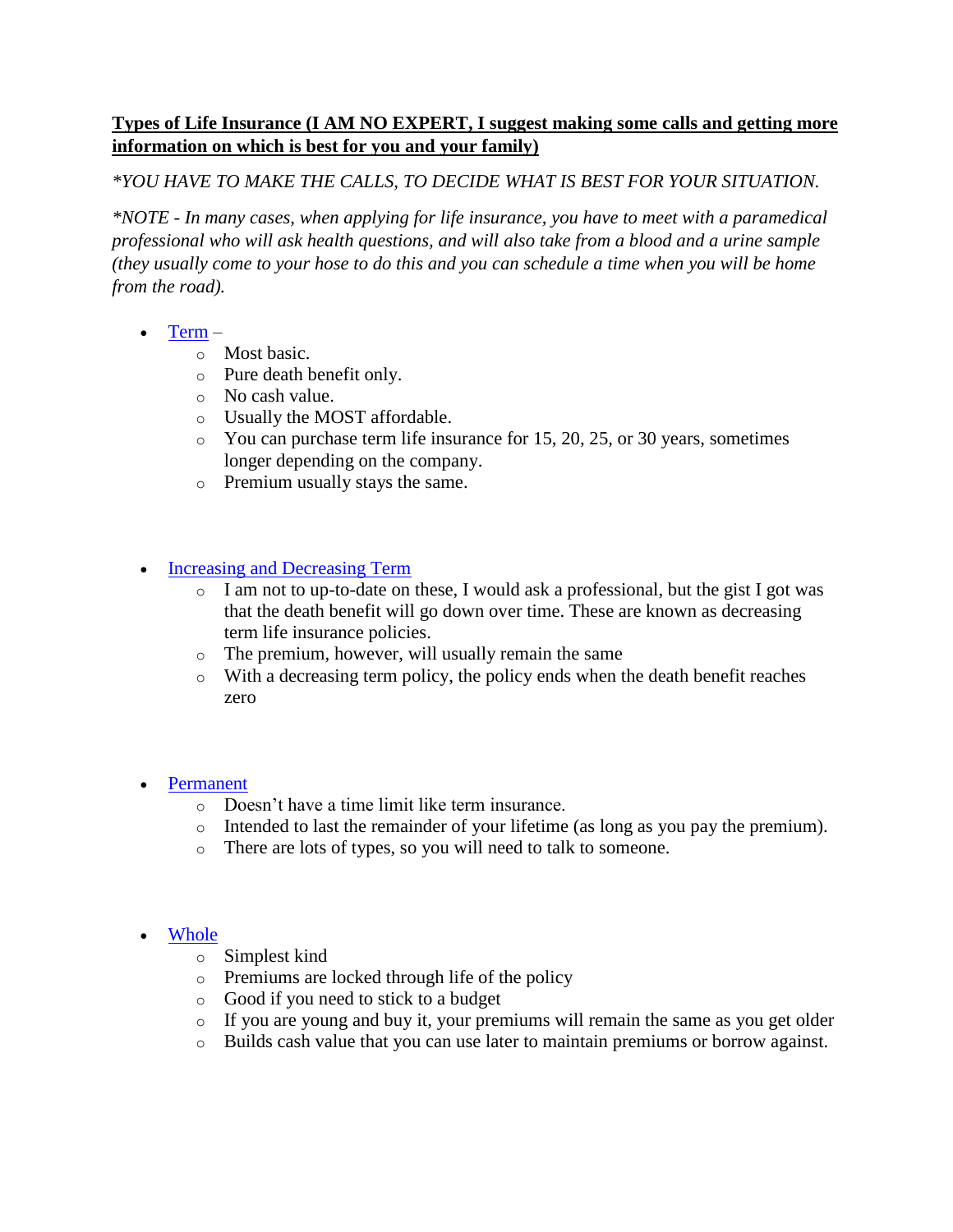### **[Universal](https://www.goodfinancialcents.com/types-of-life-insurance-policies-explained/#universal)**

- o Usually has a death benefit and cash value; to choose how much of his or her premium dollars will go towards the policy's death benefit, and how much will go towards the policy's cash value.
- o Similar to Whole Life Insurance

## [Variable](https://www.goodfinancialcents.com/types-of-life-insurance-policies-explained/#variable)

- o Permanent coverage
- $\circ$  You can invest the money but this also means it goes up and down with the equities market
- o This one is complicated to me seek a professional for sure

#### • [Variable Universal](https://www.goodfinancialcents.com/types-of-life-insurance-policies-explained/#variableUniversal)

- o Variable Universal life insurance is similar to regular universal life insurance coverage.
- o You can invest the cash in their policy into different types of investments such as mutual funds.
- o No guaranteed minimum cash value in this type of policy.

## • [Survivorship](https://www.goodfinancialcents.com/types-of-life-insurance-policies-explained/#survivorship)

- $\circ$  Might have a higher premium than some other types of insurance, but sometimes cheaper than two polices.
- o Less restrictive underwriting, especially if one is in good health.
- o More than one person is covered
- [Final Expense](https://www.goodfinancialcents.com/types-of-life-insurance-policies-explained/#finalExpense)
	- o Also known as burial insurance
	- o Usually for those aged 50-85 (some will write a policy for older or younger, you have to ask.
	- o geared towards those who want to ensure that their loved ones will not be saddled with the high cost of a funeral and other related expenses such as a headstone, burial, flowers, and memorial service
	- o Underwriting is not as stringent
	- o Inexpensive
	- o
- [No Medical Exam](https://www.goodfinancialcents.com/types-of-life-insurance-policies-explained/#noExam)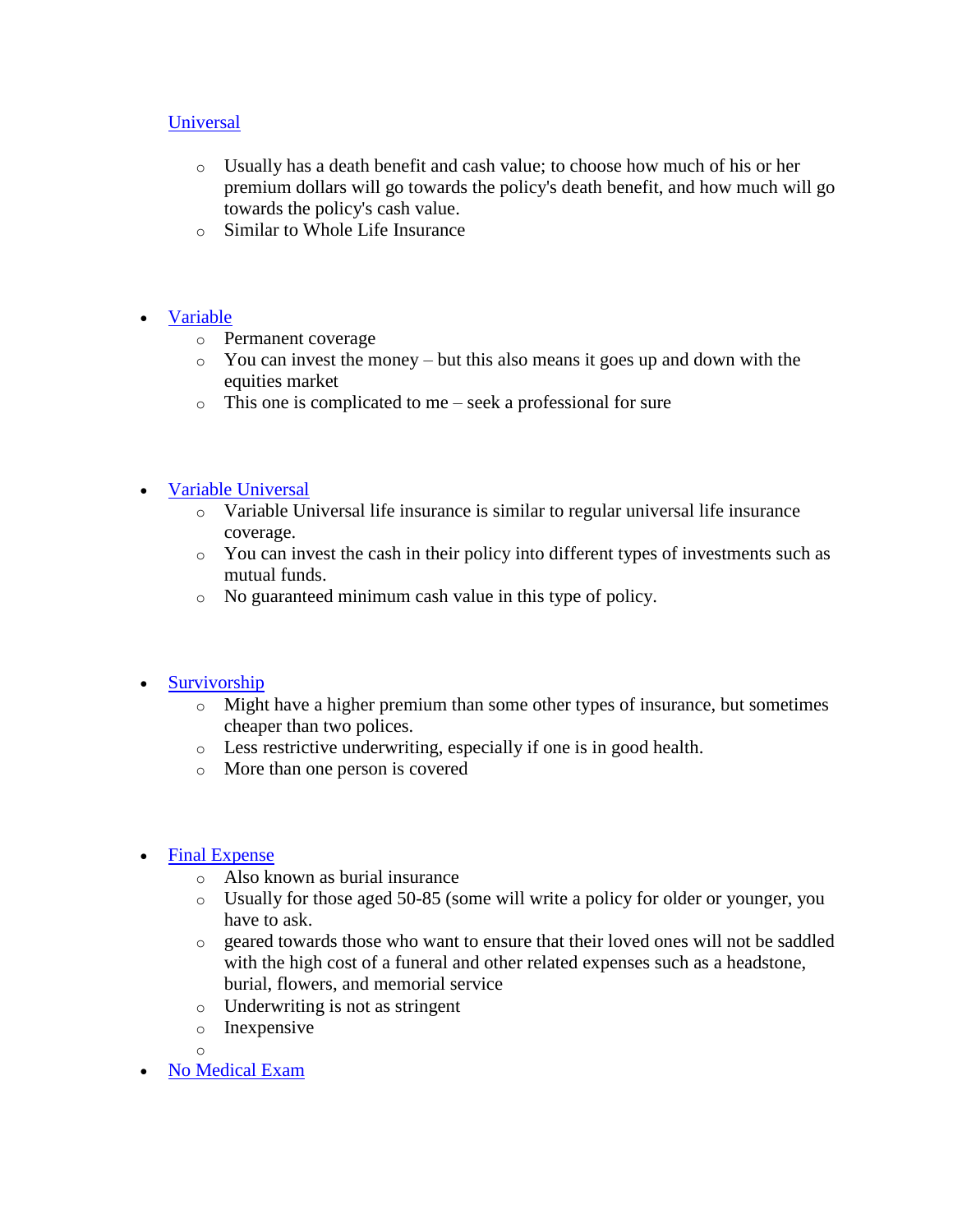- o You do not have to have a medical exam or a medical professional do a blood draw
- o Usually approved within a day or two
- o Premium will be a bit higher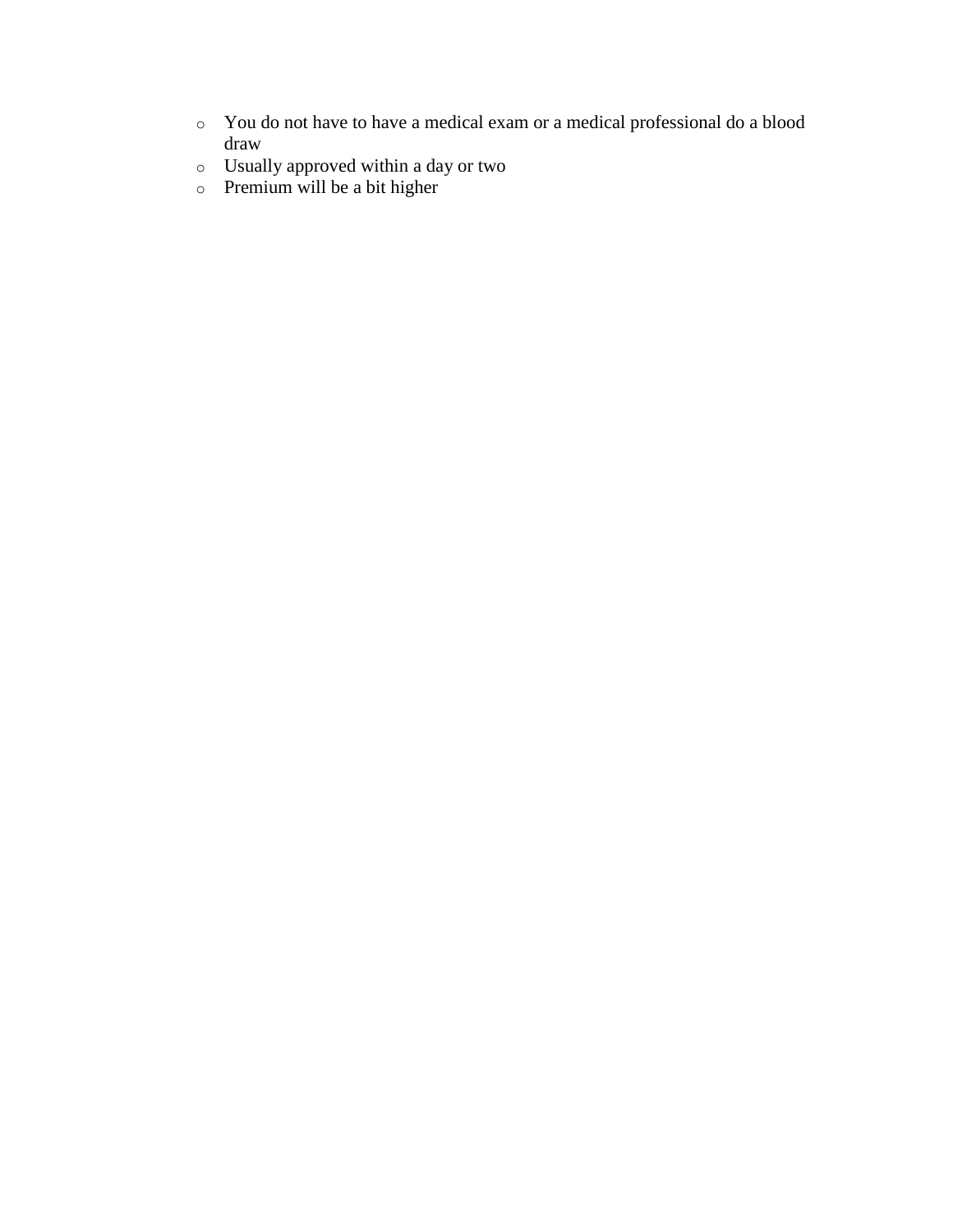**Ten Best Companies: There are LOTS of companies that sell life insurance, but make sure you CHECK THEM OUT. These listed below are all in great standing. Smaller companies may seem like a deal but you want to check them out, look at reviews, and find out the history on their payouts, etc...**

I did a little research and these appear to be the ten best:

- 1. [Haven Life](https://havenlife.com/quick-quote?gclid=EAIaIQobChMIjbThud7U1gIV0luGCh3IQgYzEAAYASAAEgLh4PD_BwE) If you want quick coverage
	- a. No medical exam for those that qualify
	- b. Term life insurance only
	- c. Doesn't offer permanent life insurance
	- d. Least hassle and faster than most other companies
- 2. [Banner Life](https://term.lgamerica.com/) HIGH RISK (medical and otherwise might be a good choice for climbers)
	- a. Usually term and universal life policies
- 3. [AIG](https://www.aig-lifeinsurance.com/?q_criteria=422%7C2710&src=tz_aig_google&afid=411680&tfn=ODg4LTI0My0wNTM1&cid=10007&Sub_ID=search&q_keyword=aig%20life%20insurance&q_placement&q_creative=172771853644&q_device=c&q_devicemodel&q_matchtype=e&q_network=g&q_adposition=1t3&q_targetid=kwd-99608563&q_campaignid=676001490&q_adgroupid=34660067655&gclid=EAIaIQobChMI2OWJm9_U1gIVxrrACh3tngScEAAYAyAAEgIHI_D_BwE) Depending on the size of the company you work for, the rates might be different
	- a. Good for folks carrying extra weight
	- b. Largest provider of insurance
	- c. Offers term, whole, universal, index universal, and variable universal life insurance
	- d. You can get term in policies that range from 10-30 years
- 4. [Prudential](https://www.prudential.com/personal/life-insurance)
	- a. Good for chewing tobacco users (they don't charge an increased rate like they do for smokers)
	- b. Offers term and permanent coverage. The permanent coverage includes universal, indexed universal, variable universal, and survivorship universal life insurance.

## 5. [MetLife](https://www.metlife.com/lp/mrt/terms/?cid=csc9tr4&utm_campaign=d_mr_2q17_mer&utm_term=d_mr&utm_medium=cpc&utm_content=desktop_taken+from+adwords&utm_source=google&utm_id=csc9tr4&WT.mc_id=c9tr4&ds_kid=43700020575837151&gclid=EAIaIQobChMI2OWJm9_U1gIVxrrACh3tngScEAAYASAAEgLTV_D_BwE&dclid=CJvf0p7f1NYCFUx3wQodI5kKNQ)

- a. Offers term, whole life, universal, variable, and survivorship plans.
- b. Offers a simplified issue term life insurance option whereby there is no medical exam required for underwriting
- c. Good option for those who have health related issues, or who fear needles and wish not to undergo a blood test for underwriting purposes
- 6. [Voya Financial](https://www.voya.com/products-services/life-insurance?gclid=EAIaIQobChMItOi559_U1gIVU57ACh2sNQS5EAAYASAAEgIg0fD_BwE)
	- a. Offers term life, universal life, indexed universal life, variable universal life, and survivorship policies

## 7. [Mutual of Omaha](https://www.mutualofomaha.com/life-insurance)

- a. Offers term, whole life, universal life, and accidental death.
- b. Website is really good and helps you decide how much coverage you need and calculators to tinker with to get a good idea of your needs